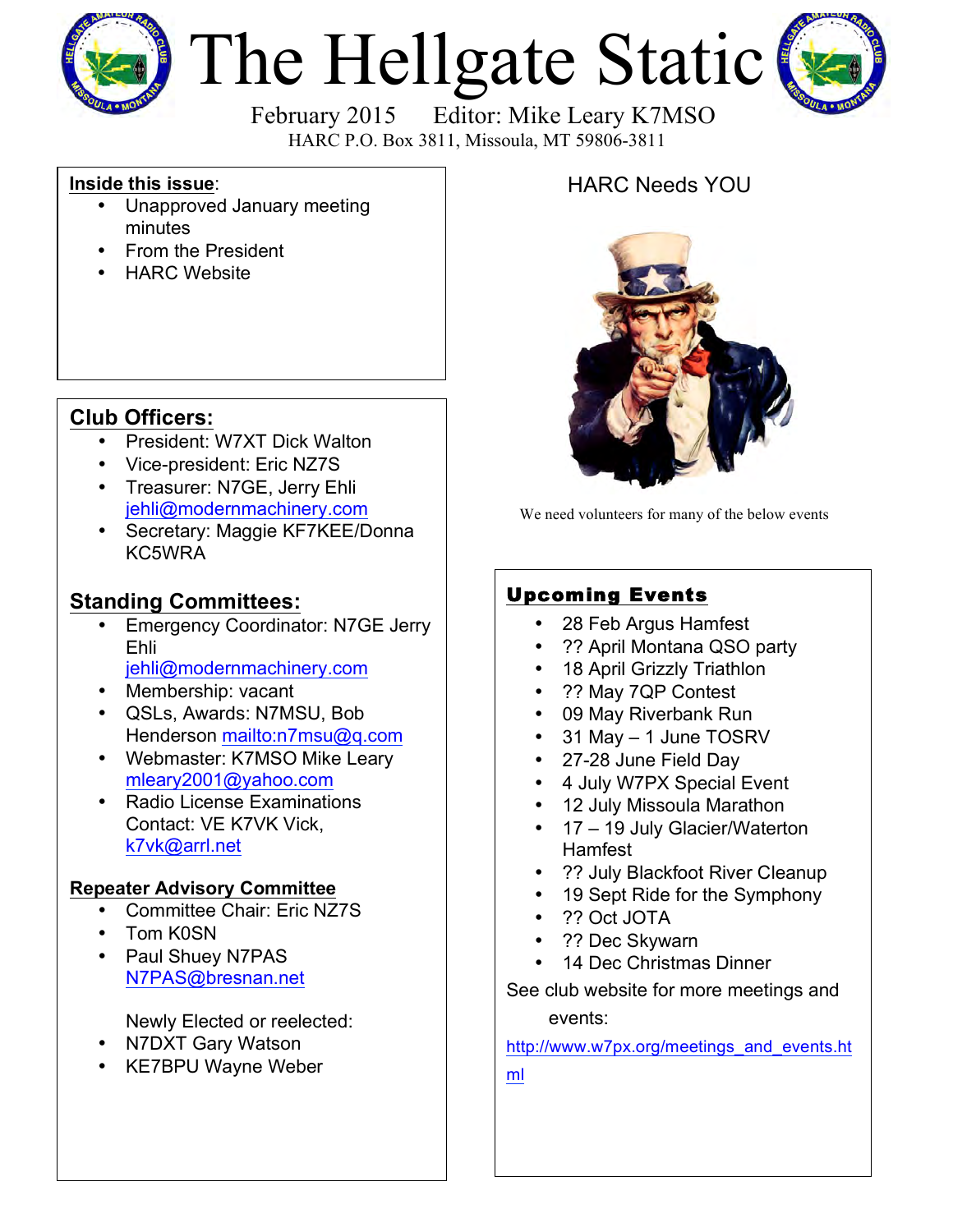## **Hellgate Amateur Radio Club Minutes January 12, 2015 at Latimer Fire Station**

Dick Walton W7XT called the meeting to order. The following were in attendance: Donna Pecastaing KC5WRA, Paul Shuey N7PAS, Gary Watson N7DXT, Bill Farrell W4YMA, Wayne Weber KE7BPU, Dean Pond N7DLP, Sandra Pond KF7GZR, Dick Walton W7XT, Eric Sedgwick NZ7S, Jerry Ehli N7GE, Maggie Lough KF7KEE, Tom Hellem K0SN, Trent Smith KC0QBH, Larry Stipe K7GIS, Rich Kingdon K7QNZ, James Claxton who just passed his Tech test, and Roy Babcock guest.

Paul Shuey N7PAS moved approval of the November minutes, Donna Pecastaing KC5WRA 2<sup>nd</sup>. Passed. Bill Farrell W4YMA moved approval of the December minutes. Dean Pond N7DLP 2<sup>nd</sup>. Passed.

Maggie Lough KF7KEE moved approval of the Treasurer's Report for December 31, 2015. Donna Pecastaing KC5WRA 2<sup>nd</sup>. Passed.

The election of the Treasurer had been overlooked at the December meeting. Dean Pond N7DLP moved the election of Jerry Ehli N7GE as Treasurer. Donna Pecastaing KC5WRA 2<sup>nd</sup>. Passed. There are 2 vacancies on the Repeater Committee – Donnie Fort W7XY moved to Great Falls and Bob Henderson N7MSU resigned due to health issues. Paul Shuey N7PAS moved to elect Gary Watson N7DXT to replace Bob Henderson for a 2-year term. Eric Sedgwick NZ7S 2<sup>nd</sup>. Passed. Donna Pecastaing KC5WRA moved to elect Wayne Weber KE7BPU replace Donnie Fort for a oneyear term. Passed. Tom Hellen K0SN and Paul Shuey N7PAS are the other 2 members of the Repeater Committee. Eric Sedgwick NZ7S is Chair.

Jerry Ehli N7GE reported that 15 members had paid their dues for 2015 and there are 4 Lifetime Members.

Jerry Ehli N7GE reported on the Dec  $5<sup>th</sup>$  &  $6<sup>th</sup>$  Skywarn event. 5 operators made 253 contacts including 37 weather stations. Trent Smith KC0QBH presented the Club with a plaque on behalf of the National Weather Service – The Blizzard Award.

The recommendation regarding the club laptop was postponed to February meeting. Dick Walton W7XT announced K7MT will report on the status of packet systems in MT and his service in Antarctica for the Feb program, and recommended a Home Brew Night for the March program. The following are the proposed events for 2015:

Grizzly Triathalon in early April

River Bank Run in April

TOSRV in May – Mike Leary K7MSO will take over from Bob Henderson as coordinator

Field Day June 27-28

Special Event Station July 4<sup>th</sup>

Missoula Marathon July 12

Blackfoot River Cleanup

Ovando Gran Fondo in Sept – Dick Walton W7XT will coordinate

Scout Jamboree Oct

Skywarn in Dec

Net Control Operators: Jan 14<sup>th</sup> Gary Watson N7DXT, Jan 21<sup>st</sup> Bill Farrell W4YMA, Jan 28<sup>th</sup> Dick Walton W7XT, Feb 4<sup>th</sup> Donna Pecastaing KC5WRA

Tom Hellen K0SN had a list of 6 items for sale from the estate of a Silent Key Paul Shuey N7PAS moved to Adjourn. Dean Pond N7DLP 2<sup>nd</sup>. Passed. Dick Walton W7XT gave an excellent program on Packet Radio after adjournment.